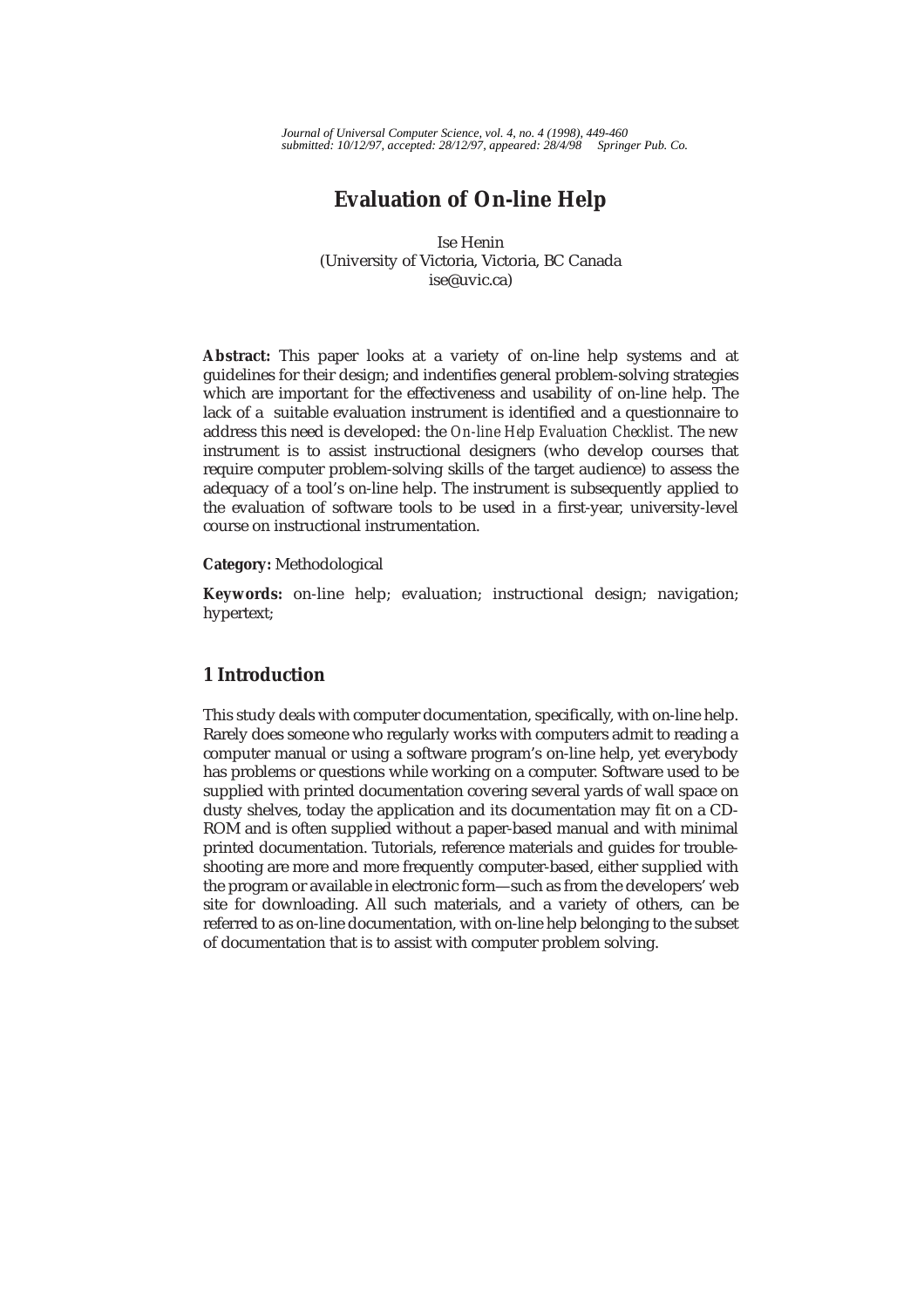# **1.1 The Context**

The setting for the study is (a) to identify types of on-line help systems; (b) to review current pertinent literature on problem-solving with (and the design of) on-line help; (c) to develop, from a theoretical framework, an approach to evaluate on-line help; (d) to apply the approach to evaluate the on-line help supplied with software tools identified for use in a first-year, university level, instrumentation technology course; and (e) to recommend strategies for supporting the students with suplementary on-line materials where the tools offer ineffective on-line help.

### **1.2 The Focus**

The focus of this report is to summarise (a) and (b) in the context of the problem, and to describe the steps taken in (c) that have led to the development of an on-line help evaluation instrument used in (d) and (e) as part of a needs analysis for course development.

# **2 Method and Procedure**

This project combines a theoretical framework and a practical application, in which literature is reviewed and design tools are evaluated, in order to establish a framework for developing an instrument for solving a specific educational problem.

### **2.1 Theoretical Framework**

The theoretical framework, based on a literature review, presents research into problem-solving behaviour of computer users, a detailed review of design guidelines developed specifically for on-line help, and identifies an evaluation instrument.

### **2.2 Preliminary Investigation**

The preliminary investigation phase, during which a variety of on-line help systems are examined and their characteristics described, concentrates on the problems encountered while trying to use the, somewhat dated, on-line help evaluation instrument identified in the previous section. This investigation has uncovered, inter alia, the need to improve the instrument, and develop a new tool for use within this context.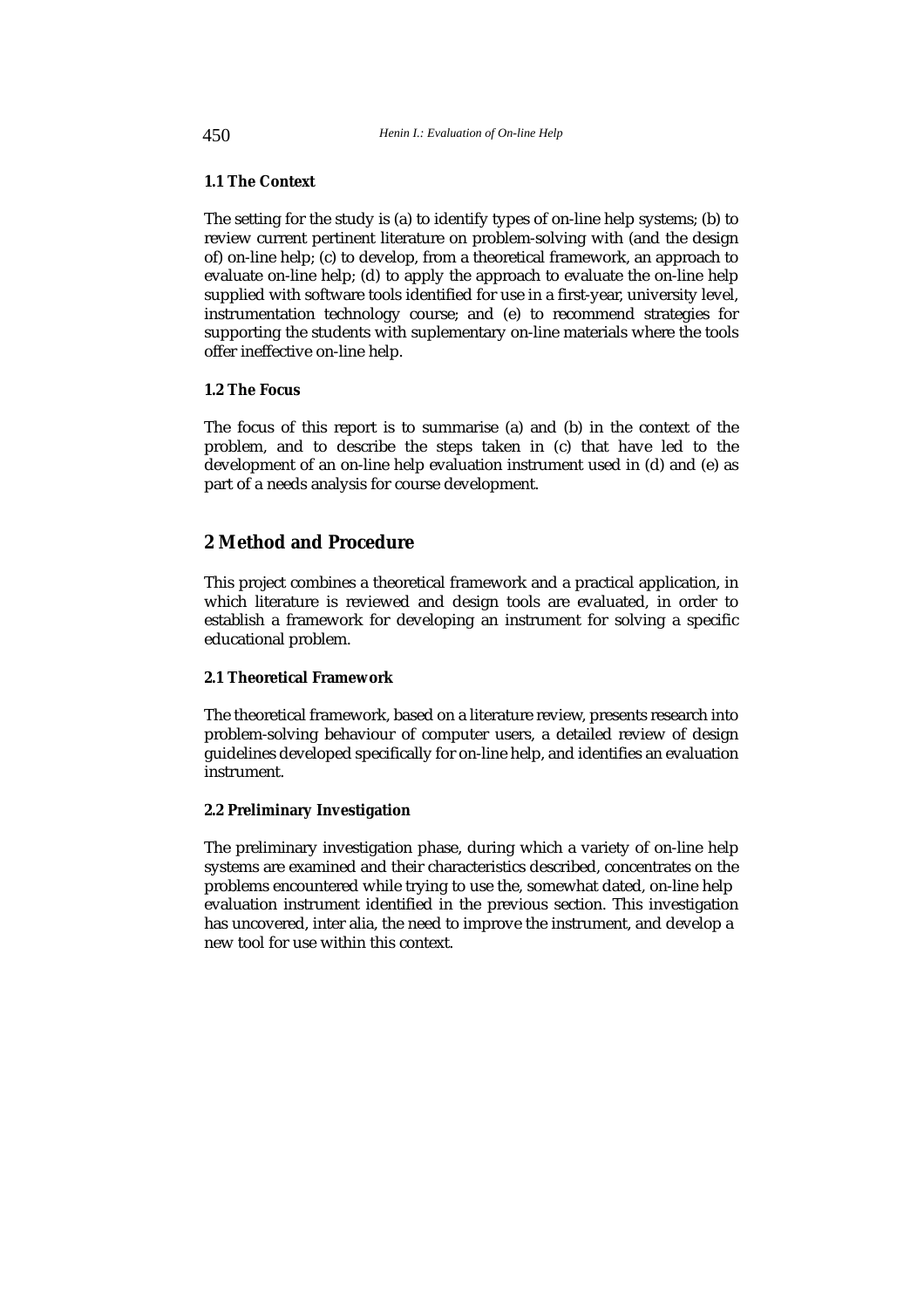#### **2.3 Design and Construction**

The design and construction phase is approached in three stages: during the first phase, a new evaluation instrument is developed in draft form; this phase is followed by testing and evaluation, during which various evaluators are observed applying the instrument and their comments are recorded; and a revision phase, during which the observations made during testing are incorporated.

## **2.4 Implementation**

During the implementation phase, the new instrument, the *On-line Help Evaluation Checklist,* which was to form the basis for a needs analysis, is applied to evaluate the on-line help for the software tools to be used in Instrumentatietechnologie 1 (ISM-1) a course that was under development for the 1995-96 academic year at the Educational Technology faculty of the University of Twente.

# **3 Results and discussion**

In this section the results of the literature review, the preliminary investigation and the design and construction phase are presented, and a short summary of how the new tool is applied in the implementation phase is discussed.

#### **3.1 Definition of the problem**

The students in the new version of the ISM-1 course will need to become proficient in a short period of time with several, often quite complex, computer software programs, and acquire the skills relatively independently even though they are not expected to have prior experience in the use of computers. But to acquire skills, students have to have access to learning resources. Can the resources for learning to use software effectively be found in the on-line help already associated with the applications, or do instructional materials have to be specifically provided for ISM-1 students?

#### **3.2 Literature review**

Literature shows that on-line help is a tool for assisting computer users in resolving problems quickly [Duffy, Mehlenbacher, and Palmer (1992)]. Online training materials—which support the goal of learning—can guide a learner through a series of exercises to illustrate a concept and promote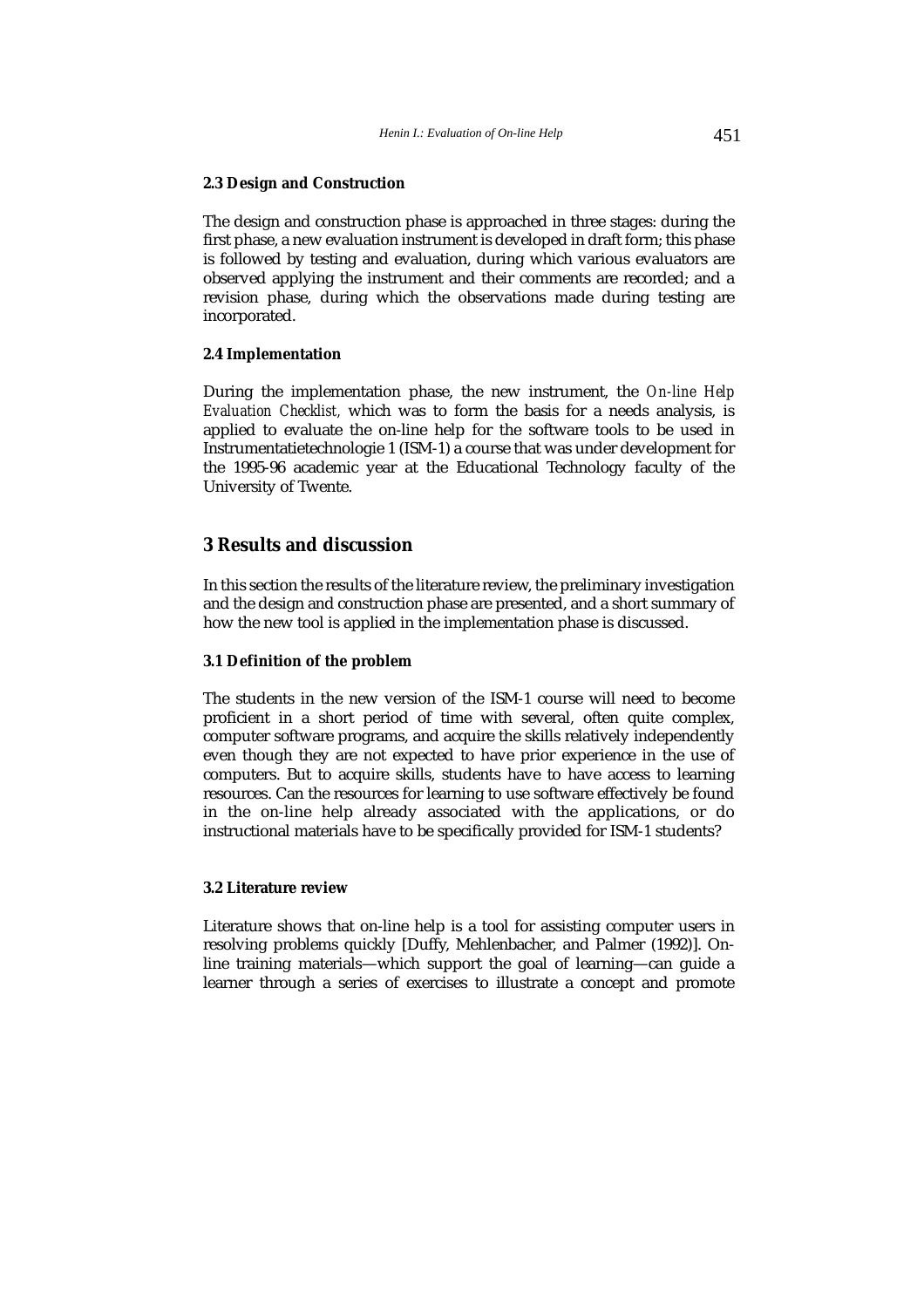understanding. On-line reference materials—which provide an exhaustive treatment of a given subject—are useful only to those wishing to invest time to understand a subject at a certain level of depth. On-line help, on the other hand, is designed to answer the question "How do I?" and its goal is to support performance, not broad-based learning. On-line help assists in error correction rather than detection, and access to the system is always user

initiated. Therefore, according to the authors mentioned above, on-line help has to be targeted to relate directly to the task in question; be accessible in an efficient manner; and facilitate transfer from the help system to the problem task.

Research that looks into the behaviour of people consulting printed manuals can be relevant in this context, even though it is not conducted with on-line help in mind, because it examines problem solving from a user's perspective. Certain design methods for incorporating problem-solving information in user guides are applicable to on-line help, as well. Designing manuals, using a "minimalist" approach, is discussed by Lazonder (1994), and Lazonder and van der Meij (1995) who stress that presenting problem-solving information in a way that facilitates detection, diagnosis, and correction of errors improves performance and corrective error-handling skills. Minimalist documentation provides extensive problem-solving information and strategies for its display, positioning, and indexing.

The issue of problem-solving with computer documentation has been studied in detail by van der Meij (19961). The author suggests that the reason a person who encounters a problem prefers to ask someone about solving it, rather than consulting a manual or the on-line help, is the ability to negotiate meaning: defining the problem is seen as the most difficult part of finding a solution. Van der Meij presents a general model for problem solving which outlines three stages: experiencing the problem (which includes seeing it and deciding to address it);

expressing the problem (which requires defining it, deciding on a source and selecting a search method); and processing the problem-solving information (which includes extracting and evaluating the information followed by solving the problem).

A model for the design and evaluation of on-line help, which lists 22 designgoals in eight tasks, is presented by Duffy, et al. (1992) with the focus on:

• the importance of target-audience analysis since the designer must assume a level of prior knowledge and must state which information is

<sup>[1]</sup> The article cited in this report was published in September 1996, but when the study took place in the summer of 1995, the version accepted for publication on July 12, 1995 was used.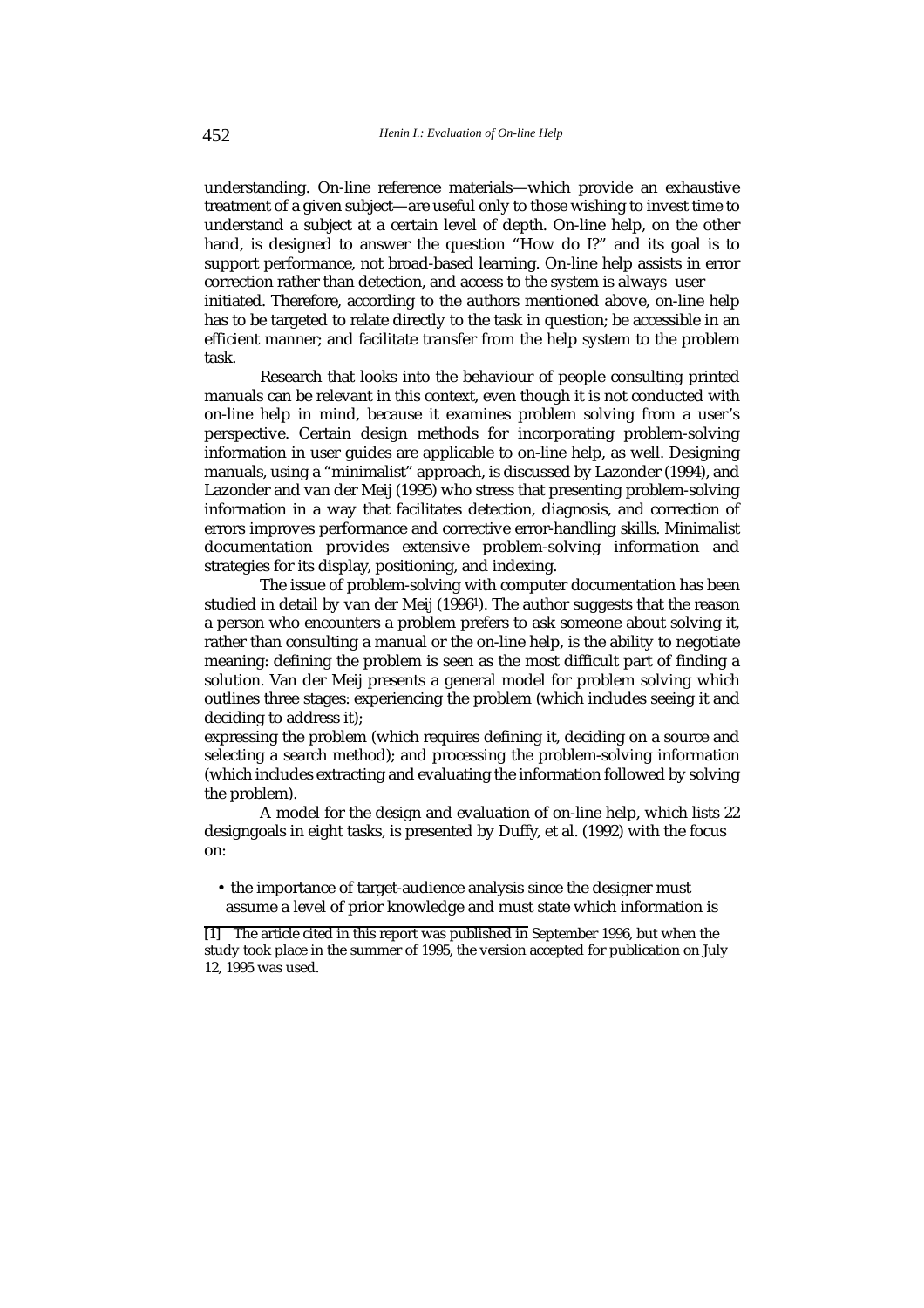deemed a prerequisite to understanding

- the importance of supporting a varied vocabulary, defining terms implicit in the vocabulary, and providing non-technical terms and a wide array of synonyms
- the provision of constant, fixed entry points to the system; and multiple access methods, such as through keyboard shortcuts and contents maps
- the need to facilitate the scanning process by providing either scrolling fields or a paging mechanism
- the provision of concise, goal-oriented, and task-based contents with elaboration and procedural information provided only on request
- the need to bring the information to the user rather than requiring the user to search for it
- the necessity of user testing of the navigation method
- the need for concurrent availability of the application and its help system to facilitate the transfer of the problem-solving information to the task

While design guidelines for on-line help systems exist, information on their usefulness is scarce. There appear to be few, if any, instruments for evaluating on-line help. Duffy, et al. acknowledge the need to evaluate on-line help, and, lacking a suitable tool, have developed an instrument of 42 questions, titled the *Help Design Evaluation Questionnaire* (HDEQ) for the evaluation of help by software developers. Shneiderman (1987) has developed a generic (short) and a detailed (long) version of an instrument for the evaluation of interactive computer systems, but since these questionnaires are concerned mainly with the human computer interface of the evaluated software tool itself, there is not enough emphasis placed on the on-line help aspect to be applicable to this study.

Both tools are designed for formative evaluation during the design process, a time when revisions are still possible. Once the end-user has access to the tool, the evaluation becomes a summative one, and many items become irrelevant since it is too late to make changes to the on-line help tool.

The previous section outlines general problem-solving strategies that are incorporated in effective on-line help systems, and identifies instruments that might be useful for a system's evaluation. The next section looks at types of help systems and describes how the HDEQ instrument was used for an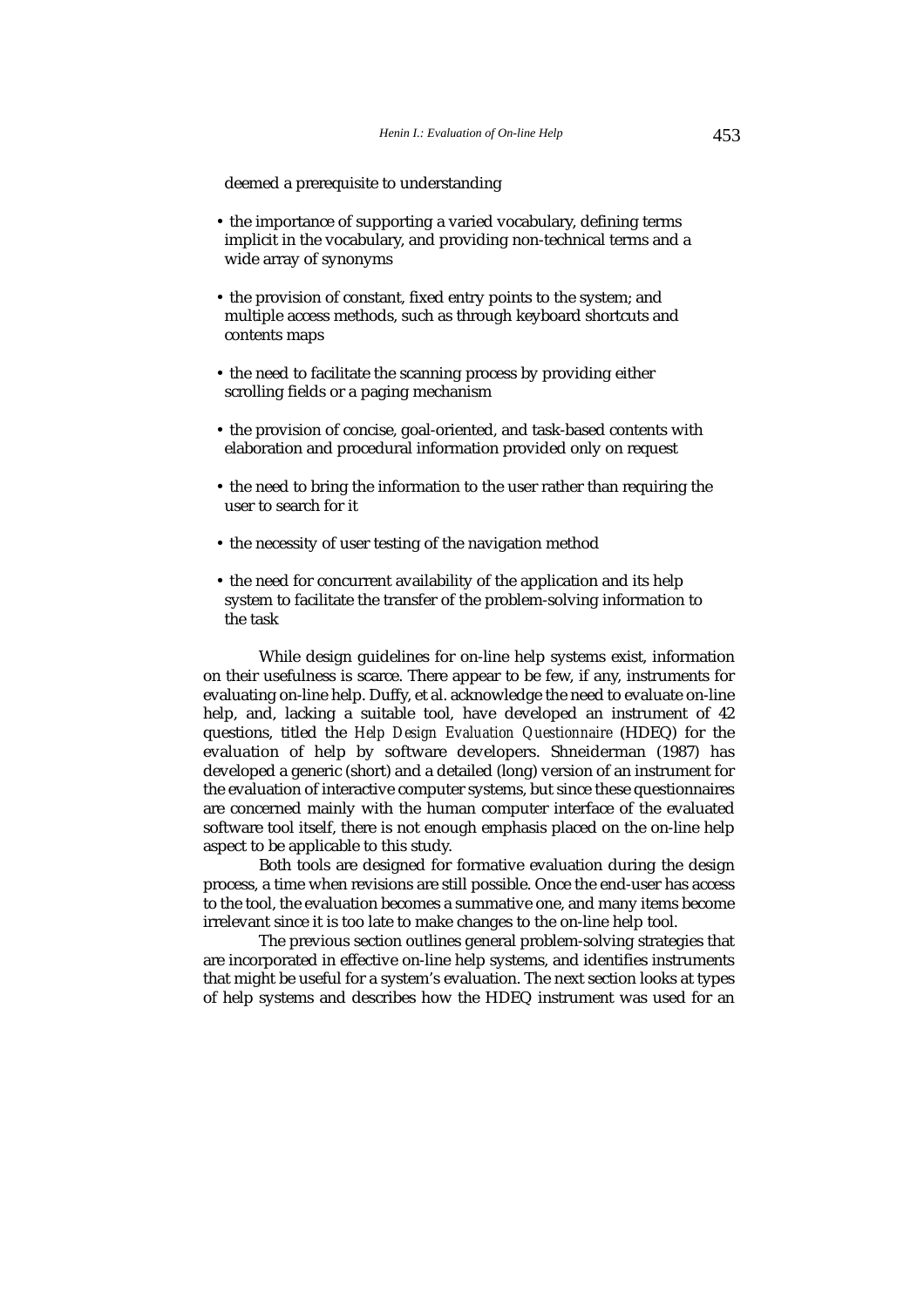evaluation of a complex help system.

#### **3.3 Types of on-line help systems**

On-line help can be grouped into three categories, systems that explain screen functionality, based on the "bubble" dialogue technique borrowed from cartoon strips; systems that mirror printed documentation that might include some additional, rudimentary navigation tools; and systems that use hyperlinks and search mechanism to exploit the advantage of the computer for accessing large amounts of problem-solving data.

A system using the dialogue method, defines "hot spots" in such a way that, when the pointing device is moved over an item, the item is explained, either in a "bubble" at the screen-location of the item or in another, predefined, area. Disadvantages of the method are that the display may disrupt the task, since the mouse must remain at exactly the right location for the text to remain visible; that the information may be hard to find repeatedly since it is not always obvious which "hot spot" generates the display; and that there is no way of keeping the information on the screen since the mouse is activating the "bubble" instead of the object that the help is sought for. Although systematic information searches are not available, this type of help can, nevertheless, be sufficient for thelimited scope of very small applications.

The print-based systems consist of manuals, previously or simultaneously provided in print form. The information is usually well formatted and, once printed, can be organized with the user's own notes; it may also be more detailed and complete than had it been designed for the screen. Readability, however, may leave much to be desired, since a font, to be readable on the screen, has to be much larger than a printer-destined font; usability is further limited, when the information is presented in scrolling windows, that cannot keep enough information visible at any one time to enable the user to apply the instructions to the problem.

A hypertext-based, on-line help system takes full advantage of interactivity and offers highlighted words or objects that, upon selection, cause additional information to be presented. Such a system can present information in any form (such as text, graphics, and animations) and its key feature is organisation from general to detail: information is stored in small enough units to be displayed in a minimal chunk of information at the lowest hierarchical level. This type of system requires good navigation tools; it is important that one can find one's way back to the original starting point; and sophisticated systems supply "site maps" that let the user know which area, in relation to the overall system, is currently being accessed.

After identifying the common types of help systems, a complex, hypertext-based help system is selected for performing a trial evaluation using the the HDEQ instrument identified in the literature review.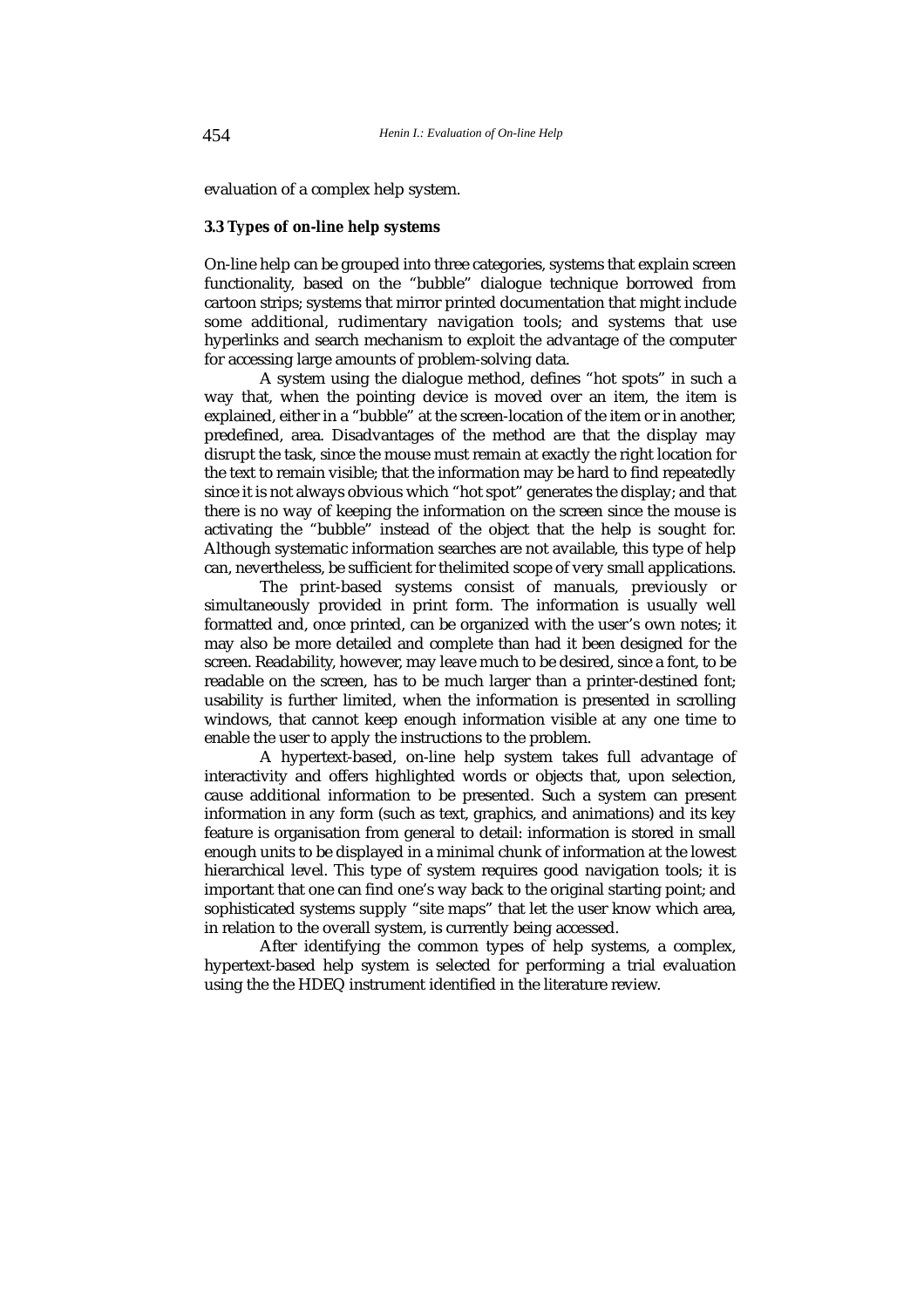#### **3.4 Applying the** *Help Design Evaluation Questionnaire*

To test the HDEQ questionnaire, it was used to evaluate the Macintosh Guide supplied with Apple's MacOS 7.5.2 operating system. The guide lists over 300 topics, has an underlying educational design, and is well integrated into the computer platform's standard way of providing help. It has been given good reviews, and several ISM students have indicated its usefulness, therefore one would expect a high evaluation rating as result.

The evaluation of the Macintosh Guide with HDEQ took over an hour and required several hours prior learning to understand the system sufficiently to be able to answer the questions. The guide as tested, achieved a score of .79; the maximum obtainable score is 1. The guide ranked high in contents, comprehension and link to application, but rather low on navigation, format, and menu selection, these results were rather suprising.

The HDEQ does not appear to be well suited to help systems based on the graphical user interface (GUI) prevalent today. A system will rank low (thus inferior) if it does not contain lots of text and many navigational buttons, even if it incorporates a good search mechanism and is well designed from a human computer interface viewpoint. Since HDEQ appears to have been developed to evaluate character-based screens, it rates a product that displays a profusion of information higher than one that displays only the minimum amount necessary. The highest rating goes to a screen that lists 15 to 50 initial choices, and nests 7 to 15 levels of hierarchy. While a menu with 15 to 50 lines of text might (just) be readable, one would not consider a screen with 50 icons, hyperlinks or buttons to be well designed. It is hard to imagine someone moving 15 levels down to find help information, especially since there are no assurances that the information actually exists.

Shortcomings such as the above, excessive length of the instrument, and the requirement that the evaluator be an expert to test every aspect of the selected tools' on-line help made it clear that this tool was not suitable for the practical part of this project.

# **3.5 Design of the** *On-line Help Evaluation Checklist*

While the designers of HDEQ have assumed that end users would neither have the expertise nor the time to evaluate a help system, the premise at the outset of this new design process for the *On-line Help Evaluation Checklist* (see Figure 1) is that course developers may be interested in an evaluation tool if they perceive the tool as useful, easy to understand, and not requiring a large time investment.

The process of defining the questions went through several iterations, for simplicity; a "yes/no" format was to be used. The 22 goals identified by Duffy et al. (1992) were reworded into 30 questions; 40 guidelines added that were derived from Stevens & Stevens (1995); 10 ideas were incorporated from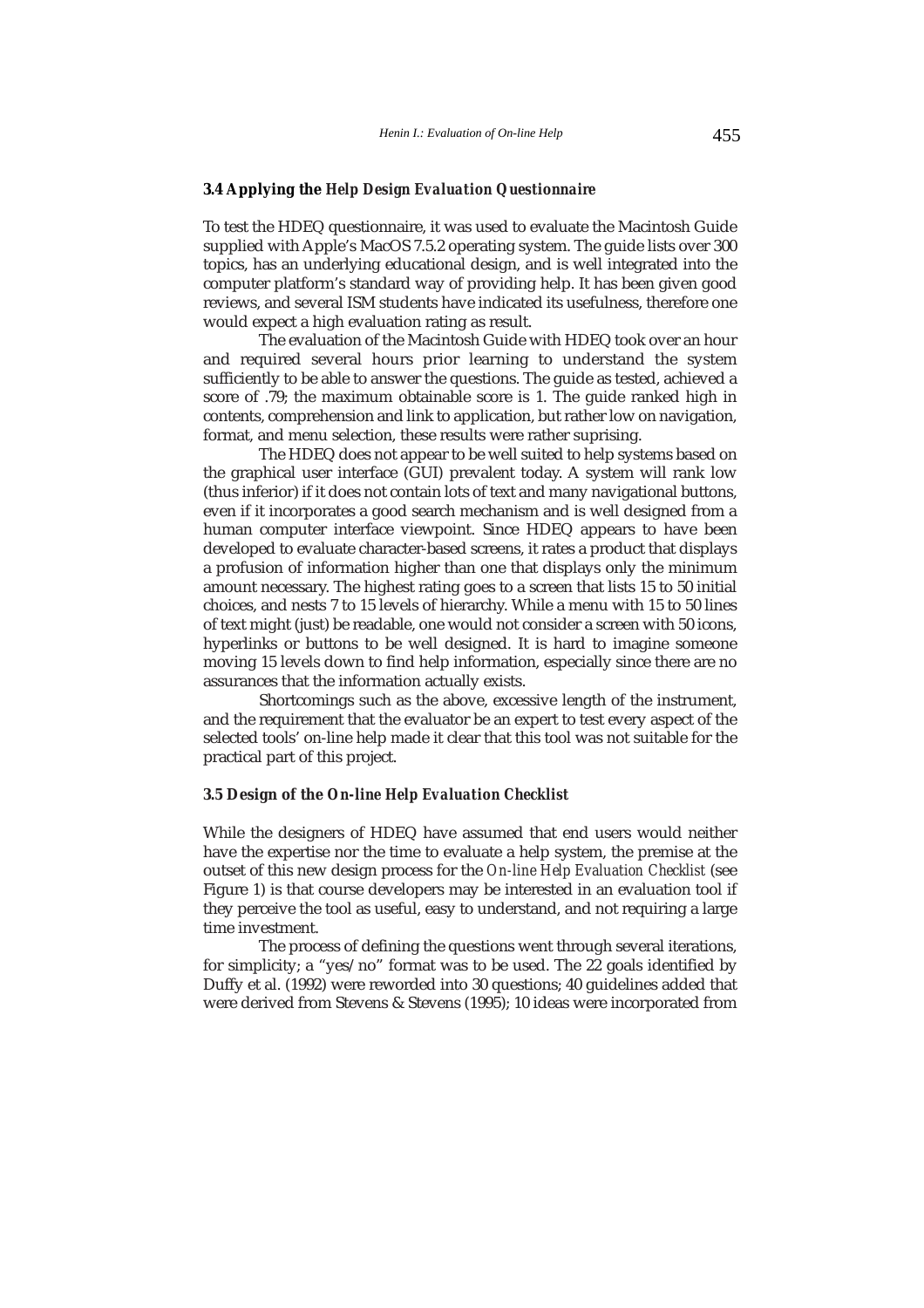Collis & Verwijs (1994), van der Meij (1996), and Lazonder (1994); and 20 questions pertaining to search criteria (an area neglected in the literature) added by the author. These 100 questions were placed in the categories contents, screen design and navigation, and search capabilities; ranked by importance; and the top 15 questions in each category selected for inclusion in the draft instrument.

Testing of the instrument on the Macintosh Guide (where a high rating would be expected), an overall rating of 89% was attained, slightly higher than that attained with HDEQ, even though the new instrument is much shorter, and requires no subject matter expertise. While encouraging, the results cannot say much about the draft instrument's reliability or validity, but the observations could be used for fine-tuning, since the procedure uncovered that word order and choice of words were problematic, that there were no instructions, and that there were no fields to tally the results.

The time-frame for this project was too small to perform extensive statistical analyses on tests of the draft instrument, or to test it with a wide range of products. Therefore, for the formative evaluation, seven members of the faculty and staff were approached, including a subject matter expert in the area of on-line help, to use the instrument for an evaluation while their observations would be recorded and used to improve the instrument. The focus was to be on contents, language, and ease of use. Participants were asked to read the "what to do" column before proceeding, and told that the "notes" and "examples" columns were intended for reference, if and when needed. The participants were then asked to start the software tool, locate the on-line help, and spend a few minutes familiarising themselves with the system before proceeding to attempt to answer all applicable questions. The importance of deciding on yes/no answers was emphasised.

The most important design flaw that became evident during the testing phase was that the "yes" or "no" format of the evaluation instrument's scale did not adequately represent the choices the evaluator might wish to make. Leaving a question blank could mean that an item is not applicable, that the evaluator does not know, or that the evaluator does not consider the question important within the context of the evaluation. Adding a column "not applicable or not important" (abbreviated to " $n/a$ ") would remove this ambiguity: If " $n/a$ " is selected, the question is not counted in the tally of the results. This would prevent a non-response from skewing the results. When evaluators were asked to calculate the ratings by following the listed instructions, an error in the instructions was uncovered. Other changes were made as result of ambiguity in wording, and some questions were reordered.

After incorporating all corrections and suggestions for improvement, and rewriting the instructions on the back of the form, the instrument was finalised (see Figure 1) and contains 45 questions relating to contents, navigation and visual design, and search capability. Checkboxes for the questions were added for "yes", "no," and "n/a" (not applicable). The results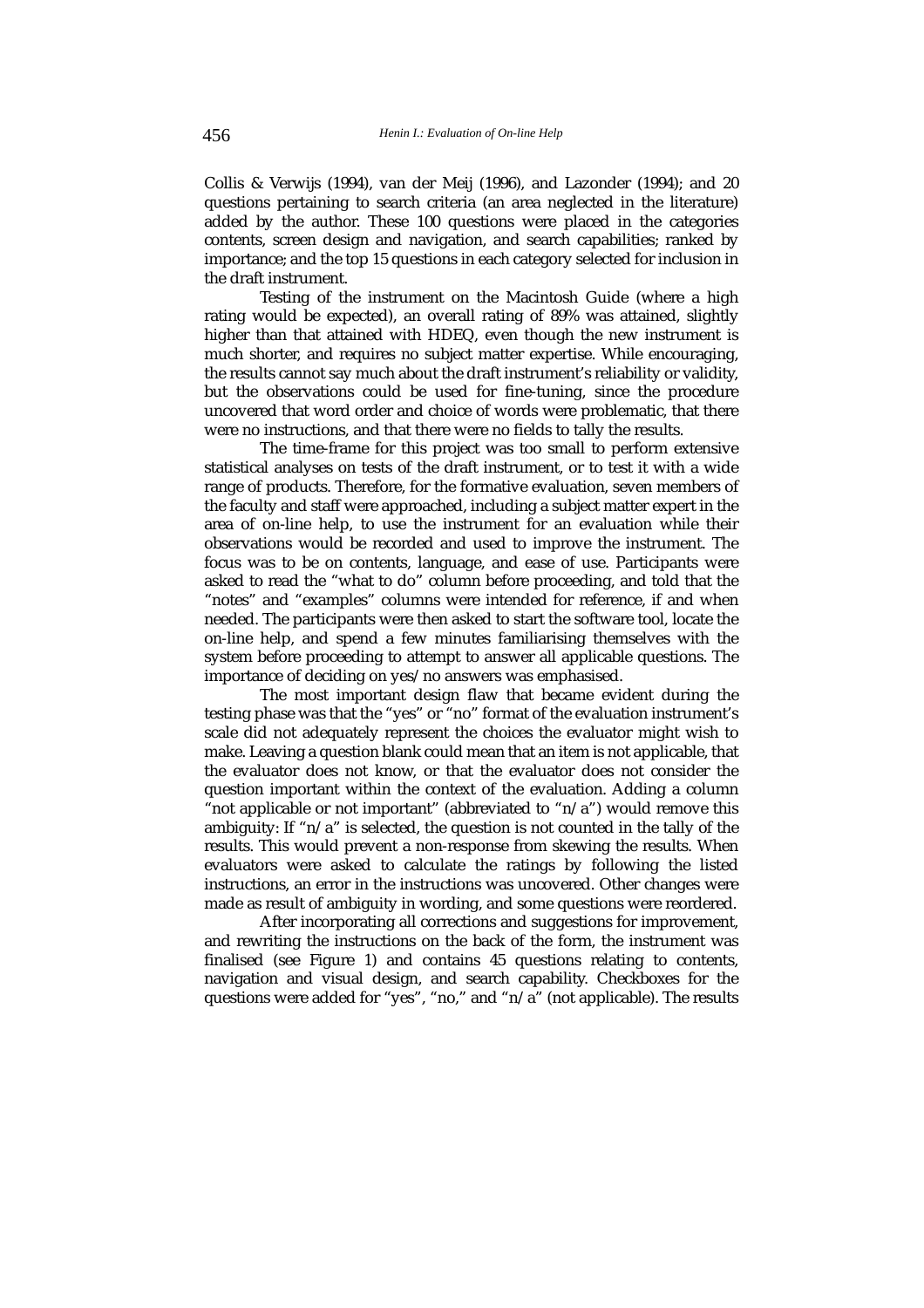| Soft are the dage                                                                                 | <b>Newla</b><br><b>Control</b> |                                                       | Platform & Operating<br><b>Opening System</b>   | Date The<br><b>E-Mating</b>                                     | <b>E</b> valuator | <b>A</b><br>Parties<br>$P$ around | <b>Enlace Purpose</b>                                                                                             |                |
|---------------------------------------------------------------------------------------------------|--------------------------------|-------------------------------------------------------|-------------------------------------------------|-----------------------------------------------------------------|-------------------|-----------------------------------|-------------------------------------------------------------------------------------------------------------------|----------------|
| <b>Wire lish like</b>                                                                             |                                |                                                       |                                                 |                                                                 |                   |                                   | <b>Districtions of Revers</b> .                                                                                   |                |
| <b>Ha viga tinnal Access to C ontents</b><br>Quality of Contents &                                |                                |                                                       |                                                 | Design of Serven Interface                                      |                   |                                   | Search Capabilities                                                                                               |                |
|                                                                                                   |                                |                                                       |                                                 |                                                                 |                   |                                   |                                                                                                                   |                |
| Bshringheor life leip (OLE) euge                                                                  |                                | $\overline{\overline{\overline{L}}}$<br><b>MD:seo</b> | <b>Best Reliae Direct State of the</b>          |                                                                 |                   | $\overline{a}$<br>مه کلا ۱۹۵۴     | $2 \cos \frac{\pi}{2}$ sin pport lines. I Note $\sin \frac{\pi}{2}$                                               | <b>MB</b> san  |
| B closing lelp or shopping OIE every                                                              |                                |                                                       |                                                 | Do an play and to hardfootlify not me wity decountre?           |                   |                                   | $\Gamma$ $\Gamma$ $\Gamma$ $\sim$ $\sim$ $\alpha$ $\pi$ $\beta$ $\sim$ $\alpha$ $\gamma$ $\gamma$ $\sim$ $\alpha$ | u uuu<br>U uuu |
| Bidigth OLE noyo light out                                                                        |                                | $\overline{\overline{\overline{L}}}$                  |                                                 | Does the Invigation Millow Boarline Millow Access               |                   |                                   | Arthetophesology Index by the Est                                                                                 |                |
| <b>Bitter</b> "Nelp" on let pe                                                                    |                                |                                                       |                                                 | Do segreth incress to ob loo get like ent tho milh ghi toobs    |                   |                                   | Sydemix Minettian in All or Distance                                                                              |                |
| Are the collective presented in a structured mainer is                                            |                                | $\overline{\mathsf{u}}$                               |                                                 | Are invitational bettood in same phot on all strends            |                   |                                   | Does typing/cikeling a ktk i iene the topic?                                                                      |                |
| <b>Do the in a booking of the fill those of the important</b>                                     |                                |                                                       |                                                 | Do bittors of existine spots for ethel line collectify:         |                   |                                   | <b>STOR SCIENTISTS ASSESSED</b><br>B LE INCE II LIPINDETIC LORGI POT REC.                                         |                |
| Are fighted choonfor processed?                                                                   |                                |                                                       |                                                 | Do losso i bribas ciculiye ommu lock fieli furtions             |                   | <u>unnnr</u>                      | Doestyplingeling a kter level the lides terms                                                                     |                |
| Are there the sudeh bonton only on request?                                                       |                                | 그니<br>그니                                              | <b>BREE ROOM IN DOWN</b>                        |                                                                 |                   |                                   | Does the sport maniport "Hom do E" " seurches                                                                     |                |
| Are good examples given?                                                                          |                                |                                                       | Are methology (if need) and esthad the ?        |                                                                 |                   |                                   | Does OUES at pport senseling by beyrond?                                                                          |                |
| Art the concept of the property state of                                                          |                                |                                                       |                                                 | <b>B fire smallest change in the matter cost hyperess likes</b> |                   |                                   | Benel pellor med on tople these                                                                                   |                |
| Chrone profite the demonstrated concept?                                                          |                                |                                                       |                                                 | Curvil dows be mill intered or lested, or moved?                |                   |                                   | <b>Bankling mediately</b>                                                                                         |                |
| Does the so firm the out its cut is supplied.                                                     |                                |                                                       | <b>C' Ι ΔΙ ΦΟΕΣ ΣΕ ΤΑ ΦΑΙ ΔΙ ΔΙ ΔΙ ΔΙ ΣΕ ΤΑ</b> |                                                                 |                   |                                   | Clique Strain Diffrom Deproduc ("Diff" + 101")<br><b>B</b> (or in the series possible?                            |                |
| <b>Does the special manufacturers</b>                                                             |                                |                                                       | <b>CLEAR ASSERVED</b>                           |                                                                 |                   |                                   | Curoman bip milaning ("moin")?                                                                                    |                |
| Does OCH provinsing my med.                                                                       |                                | $\overline{\overline{\overline{L}}}$                  | Curvill in burn thou on a topic be printed?     |                                                                 |                   |                                   | Octall do you consider search capabilitiess it leters to this                                                     |                |
| Does OIH etrollingen problement it guppa etc.                                                     |                                |                                                       | <b>CLEEDIMM DESPECT</b>                         |                                                                 |                   |                                   | <b>VE ot Softmare too!?</b>                                                                                       |                |
| Ouerall do you coastitute the coatents suitbe tenthy detailed tor<br>this type of softmare too i? |                                |                                                       | <b>ERGENCION CONTROLLED</b>                     | DOWNLOWED THE BUSINESS LOOK OF THE REAL                         |                   |                                   |                                                                                                                   |                |
| <b>Subsetted</b>                                                                                  | ₹                              | å<br>Ä                                                | <b>Subset BS</b>                                |                                                                 | খ্<br>1           | <b>Suborals:</b><br>빙             | á                                                                                                                 | 빙              |
|                                                                                                   |                                |                                                       |                                                 |                                                                 |                   | <b>Totals:</b>                    |                                                                                                                   |                |
| Appe m/sr G. On-line Help Evaluation Checklist                                                    |                                |                                                       |                                                 |                                                                 |                   |                                   |                                                                                                                   |                |

**Figure 1: On-Line Help Evaluation Checklist**

@@@@@@@@@@@@@@@@@@@@@@@@@@@@@@@@@@@@@@@@@@@@@@@@@@@@@@he?@@@@@@@@@@@@@@@@@@@@@@@@@@@@@@@@@@@@@@@@@@@@@@@@@@@@@@@@@@@@@@@@@@@@@@@@@@@@@@@@@@@@@@@@@@@@@@@@@@@@@@@@@@@@@@@@@@@@@@@@@@@@@@@@@@@@@@@@@@@@@@@@@@@@@@@@@@@@@@@@@@@@@@@@@@@@@@@@@@@@@@@@@@@@@@@@@@@@@@@@@@@@@@@@@@@@@@@@@@@@@@@@@@@@@@@@@@@@@@@@@@@@@@@@@@@@@@@@@@@@@@@@@@@@@@? @? ?@ ?@he?@ @? @? @? @? ?@ ?@he?@ @? @? @?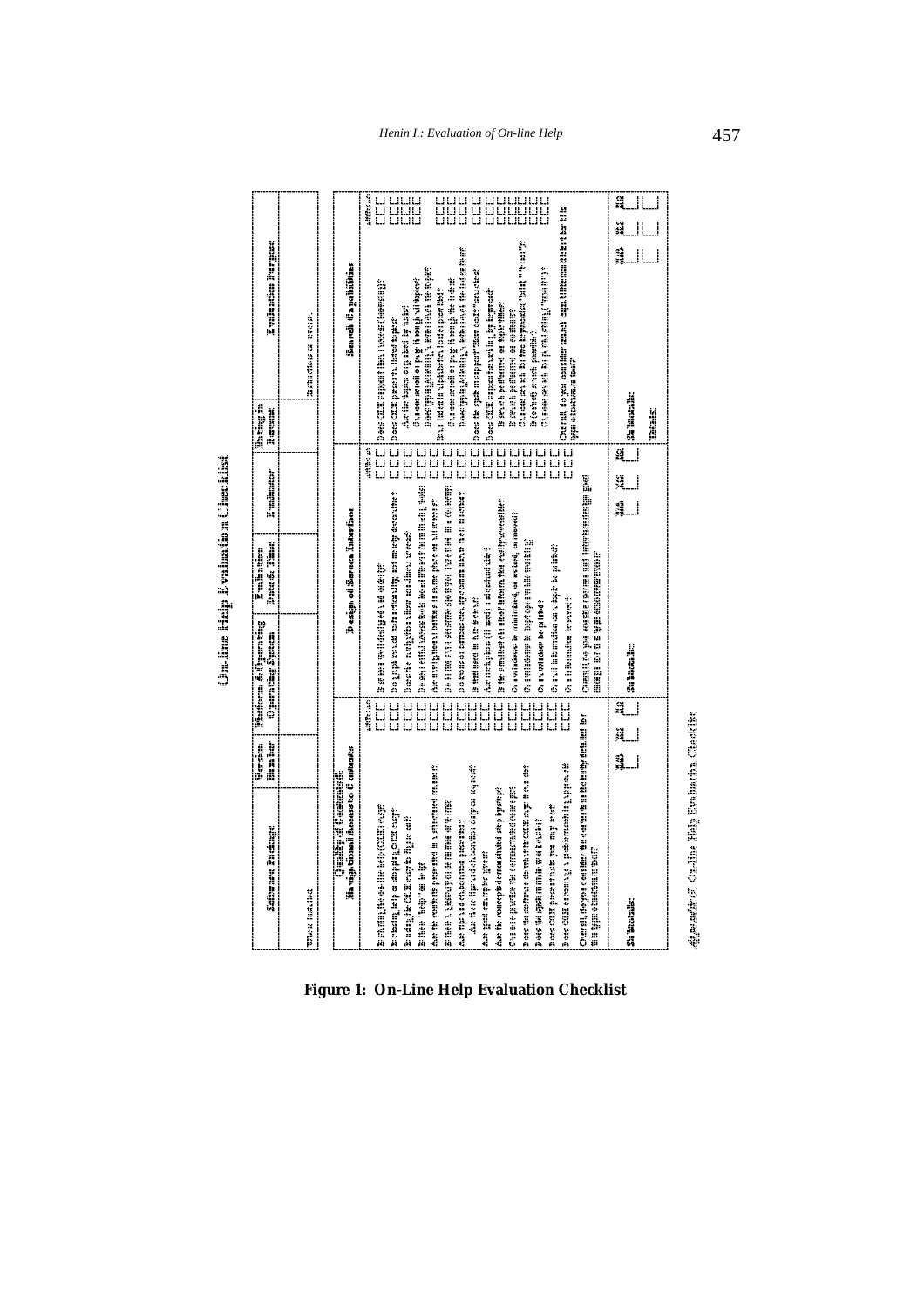can be tallied and a percentage score obtained: the higher the score the more functional the on-line help. Three open-ended questions allow the evaluator to limit or exclude areas from the evaluation that are not pertinent to its purpose.

The new instrument can provide a general picture (albeit a nonrepresentative one, due to the lack of testing) of the strengths and weaknesses of the help system under evaluation. In the following implementation phase the new instrument is applied within the context of a needs analysis.

### **3.6 Implementation**

The tools evaluated with the OLHEC instrument are Hypercard, First Class Client, Deskscan, Aldus Superpaint, and Macro Media Soundedit Pro. Two help systems rated around the 75% mark, two around 50%, and one around 25%. From the exact scores and the answers to the open-ended questions, it can be seen that the higher-ranking products generally are considered sufficient, with only some desirable features missing. Lower ranking items lack at least one of the three categories—contents, interface design, or search capabilities. Searching is the most problematic area for all tools evaluated. One tool facilitates problem-solving by providing a glossary; since users often do not know the right technical term to search for, chances of finding the needed information is greatly improved.

The project was completed by providing an assessment of the software's difficulty levels and assigning priorities based on both difficulty of the tool and the availability of adequate on-line help, for the development of additional on-line learning resources for the ISM-1 course.

#### **3.7 Further study**

To complete this study, the *On-line Help Evaluation Checklist* still needs to be subjected to statistical analysis to test the validity and reliability of the instrument, this should include an inter-rater reliability analysis.

Considering how many of the evaluators have commented on the fact that they either do not use on-line help or never find what they are looking for, further research on evaluation, accessibility, and usability of on-line help products is needed to uncover why the perception persists that on-line help is of so little use to most computer users.

An interesting area for further research is the possibility of widening the definition of on-line help from a self-contained unit within a software program to any help information related to a compter problem, irrespective of the information's location. The instrument's applicability to the evaluation of materials found on the World Wide Web, such as frequently-asked-question archives, company fax-back services, and technical databases could be reviewed, tested, and possibly redesigned. The three sections of the instrument could be applied independently, with one part of the questionnaire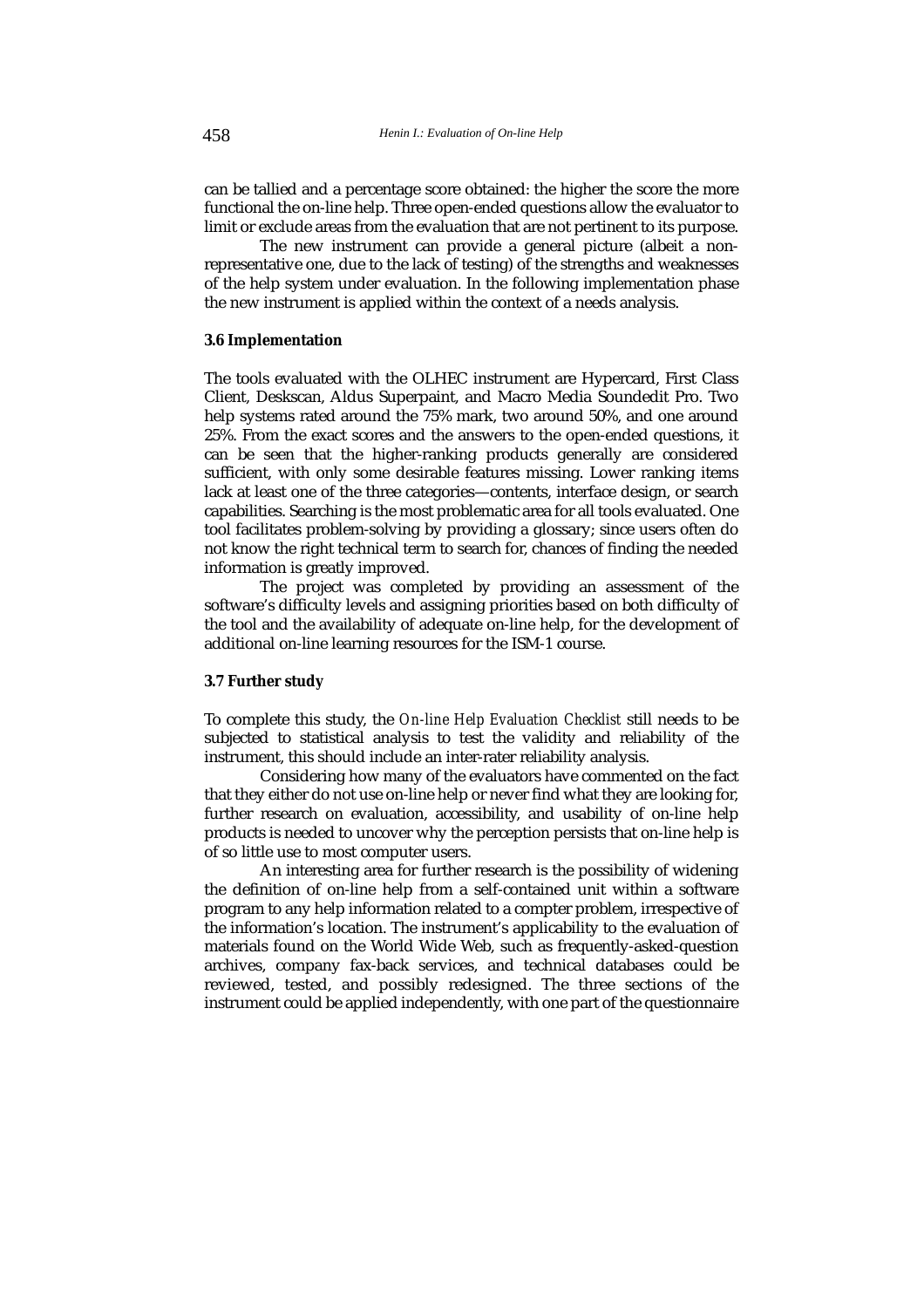used for evaluating contents in databases; the second part used for evaluating the functionality of the navigational and design aspects of browsing tools; and the third section used for testing the probability of search engines providing the desirable functions that help users solve computer problems without flooding them, incidentally, with irrelevant subject matter.

# **4 Conclusion**

This study has uncovered that on-line help is a tool typically accessed only by those trying to complete a task using a computer application or software tool, when completion of the task is somehow hindered by a real or a perceived problem. The learner does not have the time to embark on a lengthy search, nor should she be required to peruse many available resources or practice examples, unrelated to the task at hand, just to come to an understanding of the logic and design features of the tool. She should not be required to invest a large amount of effort to resolve the problem at hand. Since the primary reason for using a software tool is to accomplish a task, the on-line help can be seen as a secondary source of information that helps in the continuation of a task once a person perceives that he or she has a problem. To solve a problem or accomplish a task with on-line help, the user must initiate access, which he will only do if the help is perceived useful. Even when help is available, the problem-solving information may be missing, in the wrong place, or simply incomprehensible. This study hopes to provide examples of problem-solving through on-line help and provide a tool for assessing the adequacy of on-line help tool currently available.

#### **Acknowledgments**

The study was supervised by Dr. Betty Collis of the Faculty of Educational Science and Technology at the University of Twente, and was supported by the faculty's Department of Educational Instrumentation, and by the University of Victoria granting study-leave support.

### **References**

Collis, B., and Verwijs, C.: "Evaluating Electronic Performance Support Systems"; ETTI 32, 1 (1994), 23-30.

Duffy, T., Mehlenbacher,B., and Palmer, J.: "On line help: Design and evaluation"; Ablex Publishing Corporation, Norwood, NJ (1992)

Henin, I.: "Online help for ISM-1"; Masters thesis. Universiteit Twente Enschede (1995)